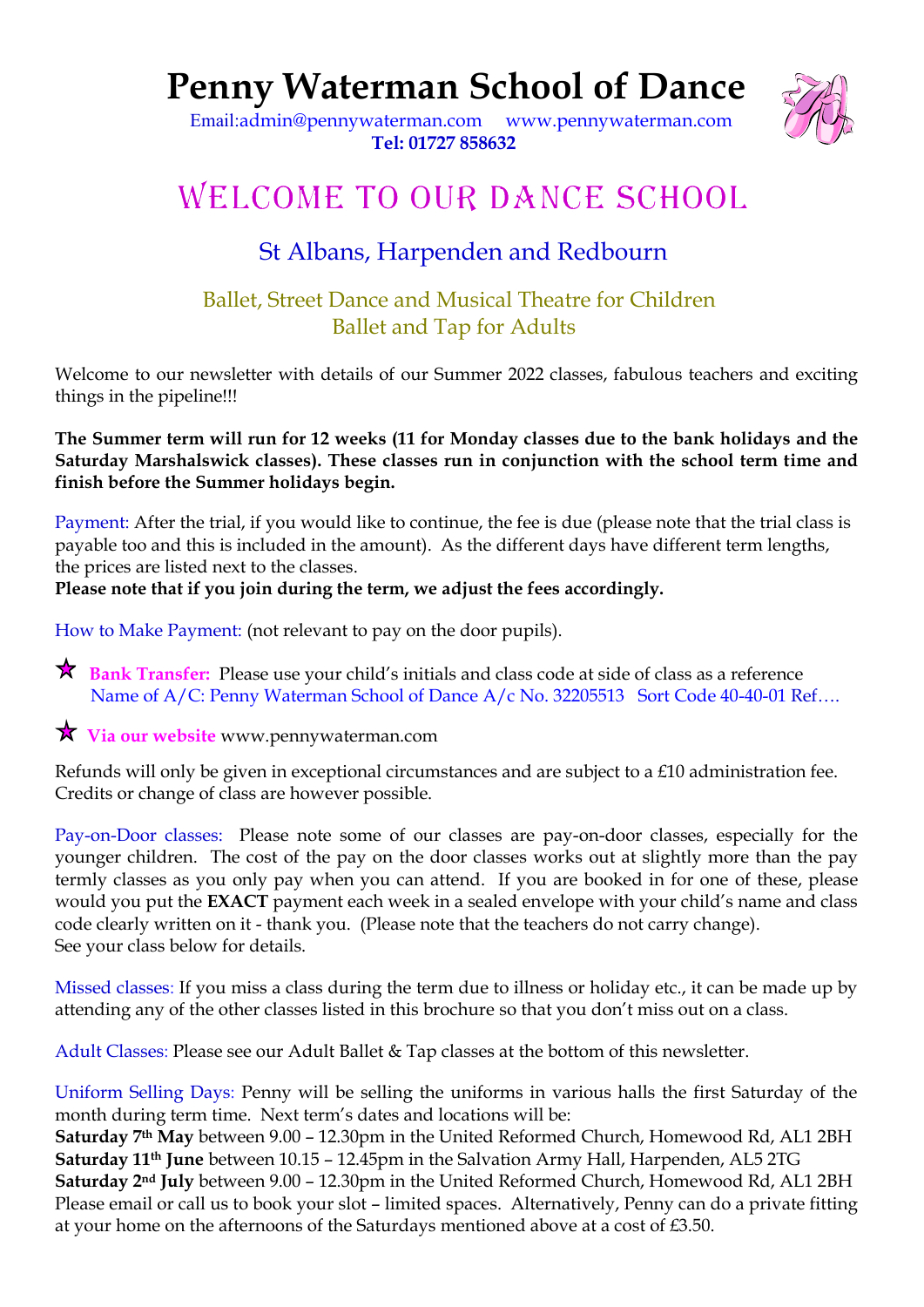

## Children's Classes in St Albans

 **MONDAYS at Jersey Farm Community Hall, Harvesters, St Albans, AL4 9RG. Teacher: Sanna**

Ballet With Mum/Dad 18 months - 4 years 10.00 - 10.40am Class code: MifBWM (accompanied)

 Waiting room available for the parents/carers. Please bring a drink & small nut free snack for the break. First day 25th April. Last day 18th July. Breaks on  $2^{nd}$  (bank holiday) & 30<sup>th</sup> May (half term). 11 weeks. £10.00 per class pay on door. (Please bring exact payment in a named envelope each week) or £88 for the full term.

#### **MONDAYS at St Julian's Church Hall, Abbots Ave, off Cottonmill Lane, St Albans, AL1 2HX**

#### **Teacher: Sanna**

| Tots Ballet   | 3 & 4 years   | $4.00 - 4.30$ pm        | Class Code: McmITB |
|---------------|---------------|-------------------------|--------------------|
| Junior Ballet | $5 - 8$ years | $4.30 - 5.00 \text{pm}$ | Class Code: McmIJB |
|               |               |                         |                    |

First day 25th April. Last day 18th July. Breaks on 2<sup>nd</sup> (bank holiday) & 30<sup>th</sup> May (half term). 11 weeks. £88 for the full term.

#### **TUESDAYS in the St Albans Conservative Club, 57 Hatfield Road, St Albans, AL1 4JE Teacher: Sanna**

 Ballet With or Without Mum/Dad 2 - 4 years 10.00 - 10.40am Class Code: TUcscBWM The Club are able to serve refreshments for waiting parents.

Please bring a drink & a small nut free small snack for the children for the break.

First day 26th April. Last day 19<sup>th</sup> July. Half term break on 31<sup>st</sup> May. 12 weeks.

 £10.00 per class pay on door. (Please bring exact payment in a named envelope each week) or £96 for the full term.

#### **TUESDAYS in the United Reformed Church, Homewood Road, St Albans, AL1 4BH Teacher: Sanna**

| <b>Tots Ballet</b> | $3 - 5$ years | $3.50 - 4.20$ pm | <b>Class Code: TUurcTB</b>                                                                                                      |
|--------------------|---------------|------------------|---------------------------------------------------------------------------------------------------------------------------------|
| Junior Ballet      | $6 - 8$ years | $4.25 - 4.55$ pm | Class Code: TUurcJB                                                                                                             |
| Senior Ballet      | 8 - 13 years  | $5.00 - 5.30$ pm | Class Code: TUurcSB                                                                                                             |
|                    |               |                  | First day 26th April. Last day 19 <sup>th</sup> July. Half term break on 31 <sup>st</sup> May. 12 weeks. £96 for the full term. |

#### **WEDNESDAYS at Jersey Farm Community Hall, Harvesters, St Albans, AL4 9RG. Teacher: Sanna**

Tiny Tots Ballet \* 2 - 4 years 2.20 - 2.50pm Class Code: WjfTTB Junior Ballet \* 5 - 8 years 3.40 - 4.10pm Class Code: WjfJB

First day 20th April. Last day 13th July. Half term break on 1<sup>st</sup> June. £96 for the full term. 12 weeks.

 \* These classes will commence when we have the numbers. Please contact us to register your interest and we will start as soon as we have the attendance.

#### **FRIDAYS at St Julian's Church Hall, Abbots Ave, off Cottonmill Lane, St Albans, AL1 2HX Teacher: Sanna**

 Ballet With Mum/Dad 18 months - 4 years 10.00 - 10.30am Class Code: FcmlBWM (accompanied)

First day 22<sup>nd</sup> April. Last day 15<sup>th</sup> July. Half term break on 3<sup>rd</sup> June. 12 weeks. £10.00 per class pay on door. (Please bring exact payment in a named envelope each week) or £96 for the full term.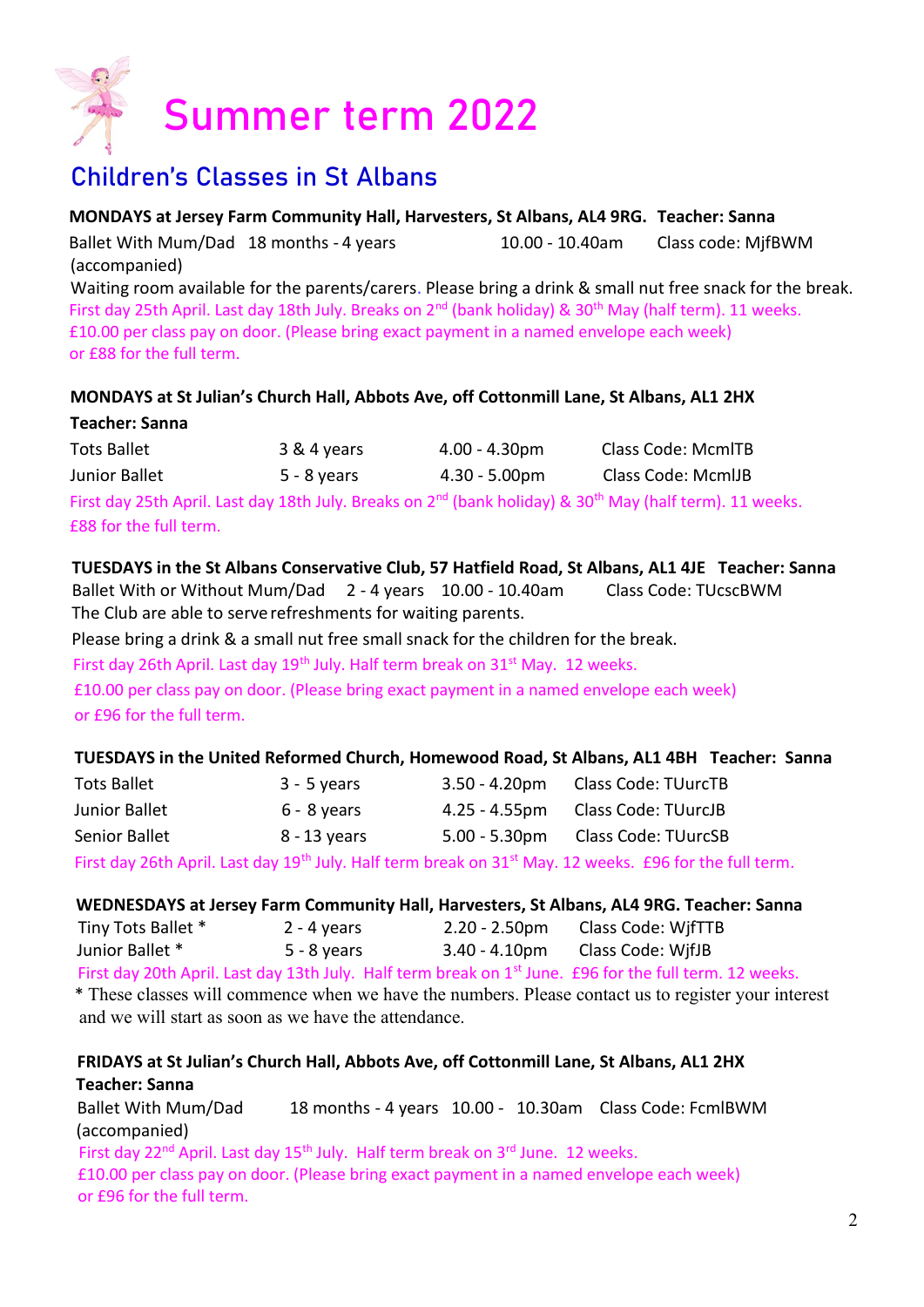|                                        | $3 - 5$ years                                                                                                        | 10.40 - 11.10am    | Class Code: SpwTB         |
|----------------------------------------|----------------------------------------------------------------------------------------------------------------------|--------------------|---------------------------|
| Junior Ballet                          | 6 - 9 years                                                                                                          | 11.15 - 11.45am    | Class Code: SpwJB         |
| Ballet/Contemporary 10 - 14 years      |                                                                                                                      | 11.50 - 12.20pm    | Class Code: SpwSBC        |
| £96 for the full term.                 | First day 23 <sup>rd</sup> April. Last day 16 <sup>th</sup> July. Half term break on 4 <sup>th</sup> June. 12 weeks. |                    |                           |
|                                        | SATURDAYS at Marshalswick Community Centre, The Ridgeway, St Albans, AL4 9TU                                         |                    |                           |
|                                        | (located in between M&S and the library & opposite the quadrant). Teacher: Alysia                                    |                    |                           |
|                                        | Ballet With Mum/Dad 18 months - 3 years                                                                              | 9.00 - 9.30am      | Class Code: SmccBWM       |
| (accompanied)                          |                                                                                                                      |                    |                           |
| <b>Tots Ballet</b>                     | $3 - 5$ years                                                                                                        | $9.40 - 10.10$ am  | <b>Class Code: SmccTB</b> |
| Junior Ballet                          | $6 - 10$ years                                                                                                       | $10.15 - 10.45$ am | <b>Class Code: SmccJB</b> |
| <b>Senior Ballet</b>                   | 11 - 17 years                                                                                                        | 10.50 - 11.20am    | <b>Class Code: SmccSB</b> |
| Musical Theatre *                      | $5 - 12$ years                                                                                                       | 11.30 - 12.30pm    | <b>Class Code: SmccMT</b> |
|                                        |                                                                                                                      |                    |                           |
| *(incorporating Modern & Street dance) |                                                                                                                      |                    |                           |
|                                        | First day 23 <sup>rd</sup> April. Last day 9 <sup>th</sup> July. Half term break on 4 <sup>th</sup> June. 11 weeks.  |                    |                           |
| BALLET: £88 for the full term.         |                                                                                                                      |                    |                           |

|                                                  |                                                                                                          |                                   |                   | SATURDAYS in United Reformed Church, Homewood Road, St Albans, AL1 4BH. Teacher: Meg & Mia |  |  |
|--------------------------------------------------|----------------------------------------------------------------------------------------------------------|-----------------------------------|-------------------|--------------------------------------------------------------------------------------------|--|--|
|                                                  | <b>Ballet With Mum/Dad</b>                                                                               | 18 months - 3 years 9.10 - 9.40am |                   | Class Code: SurcBWM                                                                        |  |  |
|                                                  | (accompanied)                                                                                            |                                   |                   |                                                                                            |  |  |
|                                                  | Tiny Tots Ballet *                                                                                       | $2 - 4$ years                     | $9.50 - 10.20$ am | <b>Class Code: SurcTTB</b>                                                                 |  |  |
| (* this class is accompanied or non-accompanied) |                                                                                                          |                                   |                   |                                                                                            |  |  |
|                                                  | <b>Tots Ballet</b>                                                                                       | 3 & 4 years                       | 10.30 - 11.00am   | Class Code: SurcTB                                                                         |  |  |
|                                                  | Junior Ballet                                                                                            | $4 - 7$ years                     | 11.10 - 11.40am   | Class Code: SurcJB                                                                         |  |  |
|                                                  | <b>Street Dance</b>                                                                                      | $4 - 9$ years                     | 11.50 - 12.20pm   | Class Code: SurcSD                                                                         |  |  |
|                                                  | First day 23rd April. Last day 16 <sup>th</sup> July. Half term break on 4 <sup>th</sup> June. 12 weeks. |                                   |                   |                                                                                            |  |  |
|                                                  | £10.00 per class pay on door. (Please bring exact payment in a named envelope each week)                 |                                   |                   |                                                                                            |  |  |
|                                                  | or £96 for the full term.                                                                                |                                   |                   |                                                                                            |  |  |

## Children's Classes in Harpenden and Redbourn

| MONDAYS in the Southdown Methodist Church, 130a Southdown Rd, Harpenden AL5 1PU                                                  |  |  |                                                         |  |  |
|----------------------------------------------------------------------------------------------------------------------------------|--|--|---------------------------------------------------------|--|--|
| <b>Teacher: Zoe</b>                                                                                                              |  |  |                                                         |  |  |
| <b>Ballet With or</b>                                                                                                            |  |  | 18 months - 3 years 10.00 - 10.30am Class Code: MsmcBWM |  |  |
| Without Mum/Dad                                                                                                                  |  |  |                                                         |  |  |
| Tiny Tots Ballet * 2 - 4 years                                                                                                   |  |  | 10.40 - 11.10am Class Code: MsmcTTB                     |  |  |
| (* this class is accompanied or non-accompanied)                                                                                 |  |  |                                                         |  |  |
| First day 25th April. Last day 18th July. Breaks on 2 <sup>nd</sup> (bank holiday) & 30 <sup>th</sup> May (half term). 11 weeks. |  |  |                                                         |  |  |
| £88 for the full term. (£83 if paid before 31 <sup>st</sup> March).                                                              |  |  |                                                         |  |  |